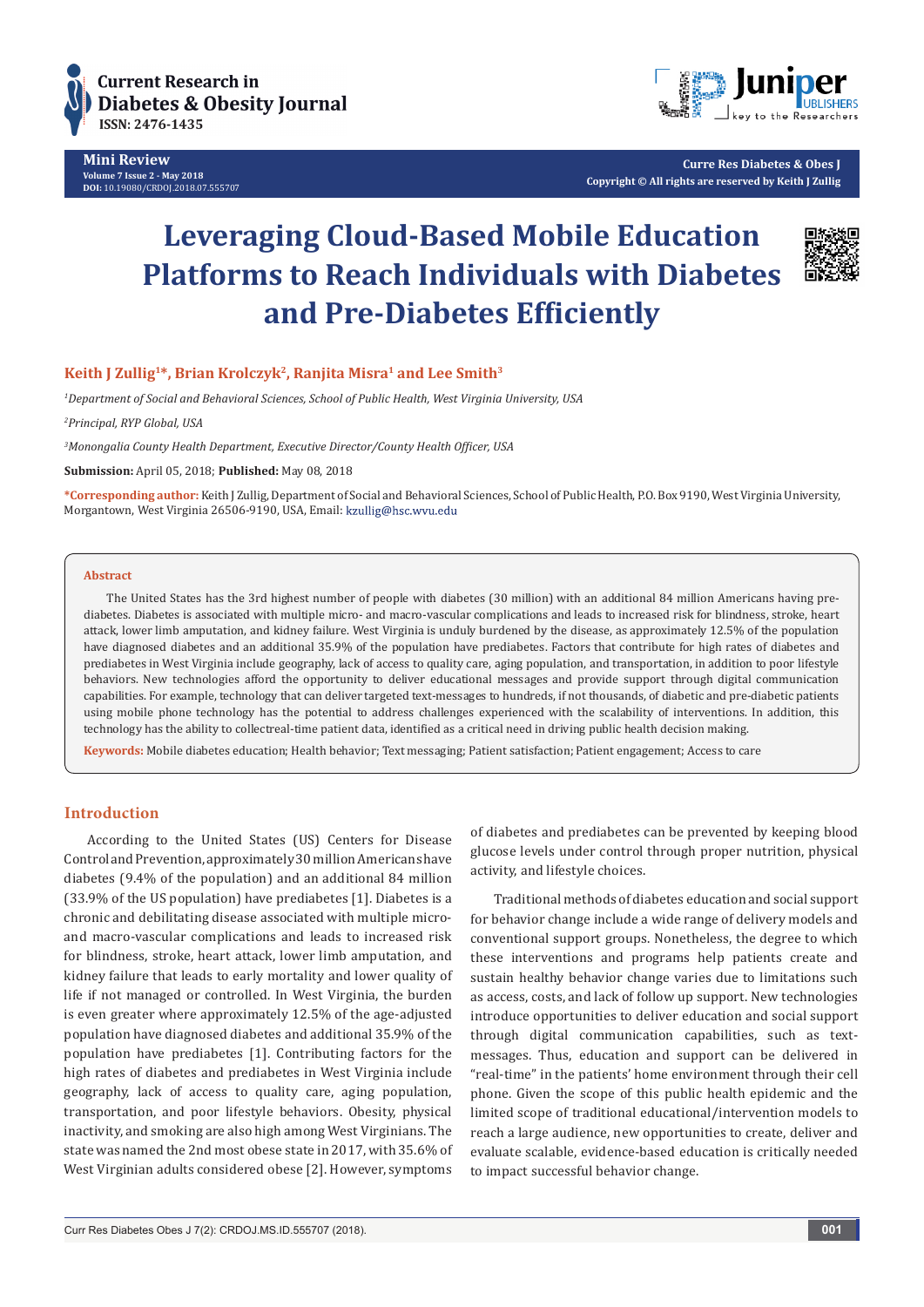The effectiveness of traditional health education and support programming is limited by the requirements of attendance, transportation, time, and costs. Assuming the right education is provided along with adequate social support, there is still no guarantee of successful behavior change and health outcomes. The emergence of mobile technology as a method of improving effectiveness of education and training in the corporate environment is widespread and growing rapidly. For example, Thrive software technology (http://gothrive.io/) is one vendor providing a cloud-based learning communication platform service with sophisticated analytics. Thrive software is capable of sending a variety of multimedia content (narrative, inquiry, pictures, and video) which can be scheduled to meet the needs of health education program designers and participants. Additionally, participants can be surveyed in a variety of ways (sliding scales, multiple choice, and essay responses) allowing for real-time data collection and reporting. In summary, all of the science, creativity, and passion put into evidence-based interventions and programs can now be delivered digitally to a patient or family member's cell phone in small increments over time.

This presents a number of advantages. First, existing program content can now be "repackaged" in a manner that leverages the science of applied learning and motivation. A message prompting healthy eating can be precisely timed to arrive prior to a meal. Messages of encouragement can be sent to reinforce behavior changes such as meal planning and routine physical activity. More importantly, these potential advantages are gained without changes to existing standardized health education program content. Essentially, any evidence-based intervention or program can be "put on a platform" and "delivered" to a cell phone inbound text message box, one interesting short message at a time. For example, a participant can receive one, one-minute message a day, three days per week, for 12 months.

Second, data collection facilitates analytics that can address motivation, receptivity to change, additional resources needed, service utilization, even subjective well-being in real-time. Program administrators can access a dashboard, which provides real-time graphic interface with participant responses, historical participation rates, real-time data collection and analysis.

Third, the reliability of cloud-based systems are proven and capable of delivering multiple programs to an unlimited number of participants at once, therefore addressing questions of scalability, access to care, transportation, and geography that challenges states like West Virginia. Hence, the technology has the potential to empower providers in delivering individualized interventions and programs and facilitating real-time data collection for analysis. We encourage public and private healthcare providers, educators and communication professionals to explore the development, utilization and evaluation of mobile health education program for diabetic and pre-diabetic patients and other chronic diseases.

## **Conclusion**

Evaluation projects can address two critical needs that affect public health and continued well-being. First, cloudbased programs have the potential to address challenges experienced with the scalability of interventions by eventually reaching hundreds, if not thousands, of diabetic and pre-diabetic patients using mobile phone technology. Second, this technology facilitates the need for collecting, and acting on, real-time patient data as highlighted by US Department Health and Human Service's "Public Health 3.0" 2016 report where they write "the importance of reliable, diverse, real-time data to drive public health decision making" (p.23) [3] is needed.

We believe that health care providers, local health departments, and patient education specialists will benefit from evaluation of cloud-based programs. They have intimate knowledge of their patients' needs and can help find ways to best integrate a mobile program with existing education efforts. We believe that aligning patient education/support efforts with broader public and private healthcare strategy is critical in sustaining program support, patient utilization and desired health outcomes.

## **Conflict of Interest**

The authors declare potential economic interest in the commercialization of proprietary intellectual property.

#### **References**

- 1. [National Diabetes Statistics Report \(2017\) Centers for Disease Control](https://www.cdc.gov/diabetes/pdfs/data/statistics/national-diabetes-statistics-report.pdf)  [and Prevention, US Department of Health and Human Services. Atlanta,](https://www.cdc.gov/diabetes/pdfs/data/statistics/national-diabetes-statistics-report.pdf)  [Georgia.](https://www.cdc.gov/diabetes/pdfs/data/statistics/national-diabetes-statistics-report.pdf)
- 2. [\(2017\) Trust for America's Health and the Robert Wood Johnson](http://healthyamericans.org/states/?stateid=WV)  [Foundation. Key Health Data about West Virginia, USA.](http://healthyamericans.org/states/?stateid=WV)
- 3. [\(2016\) US Department of Health and Human Services, Office of the](https://www.healthypeople.gov/sites/default/files/Public-Health-3.0-White-Paper.pdf)  [Assistant Secretary for Health. Public Health 3.0: a call to action to](https://www.healthypeople.gov/sites/default/files/Public-Health-3.0-White-Paper.pdf)  [create a 21st century public health infrastructure.](https://www.healthypeople.gov/sites/default/files/Public-Health-3.0-White-Paper.pdf)